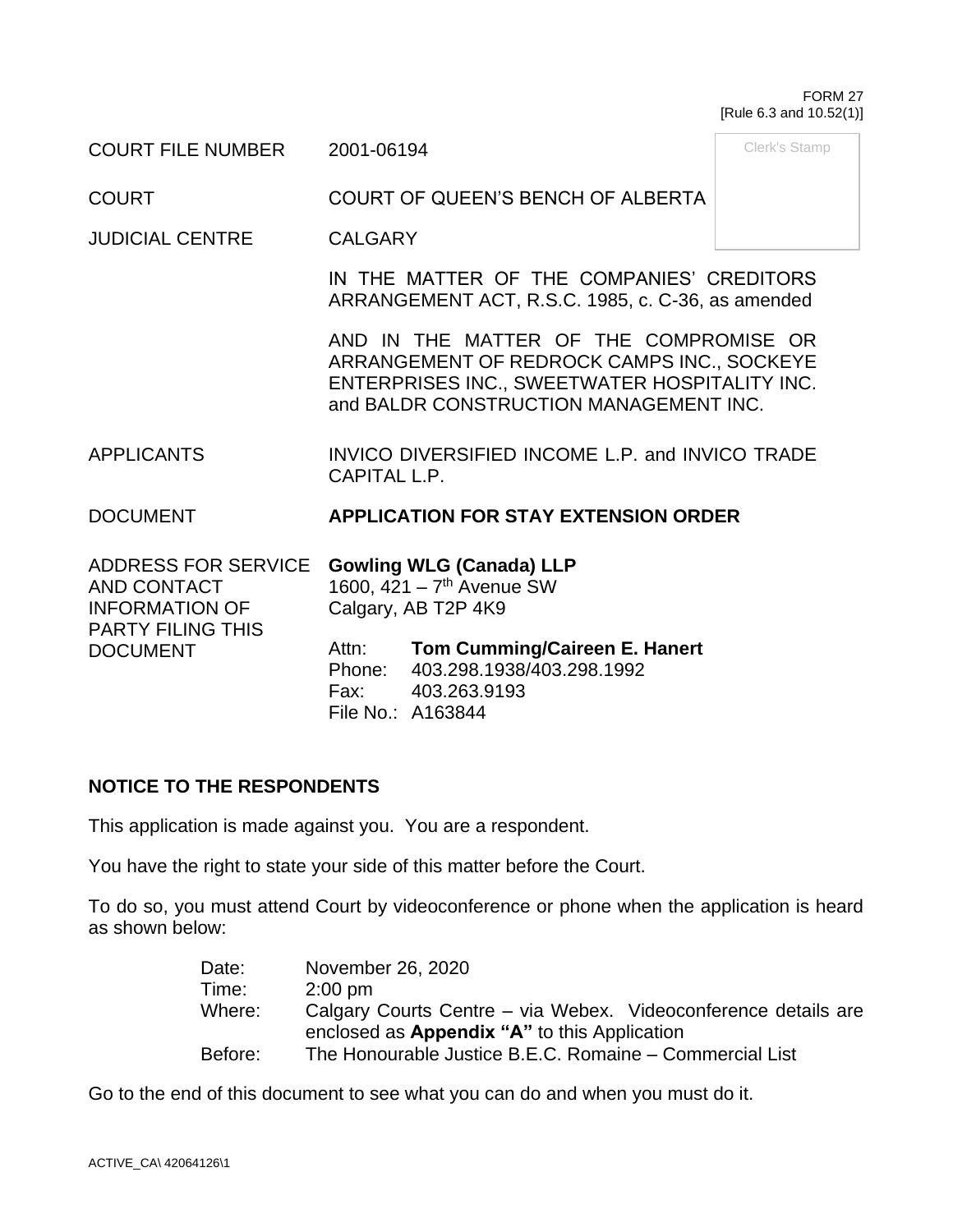### **Remedy claimed or sought:**

- 1. The Applicants, Invico Diversified Income L.P. ("**IDILP**") and Invico Trade Capital L.P. ("**ITILP**" and together with IDILP, "**Invico**") seek an order pursuant to the *Companies' Creditors Arrangement Act*, RSC 1985, c C-36, as amended, (the "**CCAA**") substantially in the form attached as **Schedule "A"** hereto:
	- (a) extending the Stay Period as defined in the Amended and Restated Initial Order dated May 25, 2020 up to and including February 12, 2021, or such further and other date as determined by the Court;
	- (b) approving such amendments as are necessary to the amended and restated CCAA Interim Financing Agreement (the "**Amended Financing Agreement**") to extend the Termination Date, as defined in the Amended Financing Agreement, to February 12, 2021;
	- (c) empowering the Monitor to execute an agreement reflecting the necessary amendments to the Amended Financing Agreement set out in (c) on behalf of the Respondents;
	- (d) abridging the time for delivery and deeming service of this Application to be good and sufficient; and
	- (e) such further and other relief as the Applicants may request and this Honourable Court may grant.

#### **Basis for this Relief:**

1. On May 13, 2020, this Court granted the Initial Order, among other things, (a) declaring the Respondents are companies to which the CCAA applies, (b) granting a stay of proceedings up to and including May 25, 2020 (the "**Stay Period**"), (c) approving the interim financing agreement among the Respondents, as borrowers, and IDILP, as lender (the "**Interim Financing Agreement**"); and (d) appointing BDO Canada Limited ("**BDO**") as Monitor of the Respondents in these proceedings.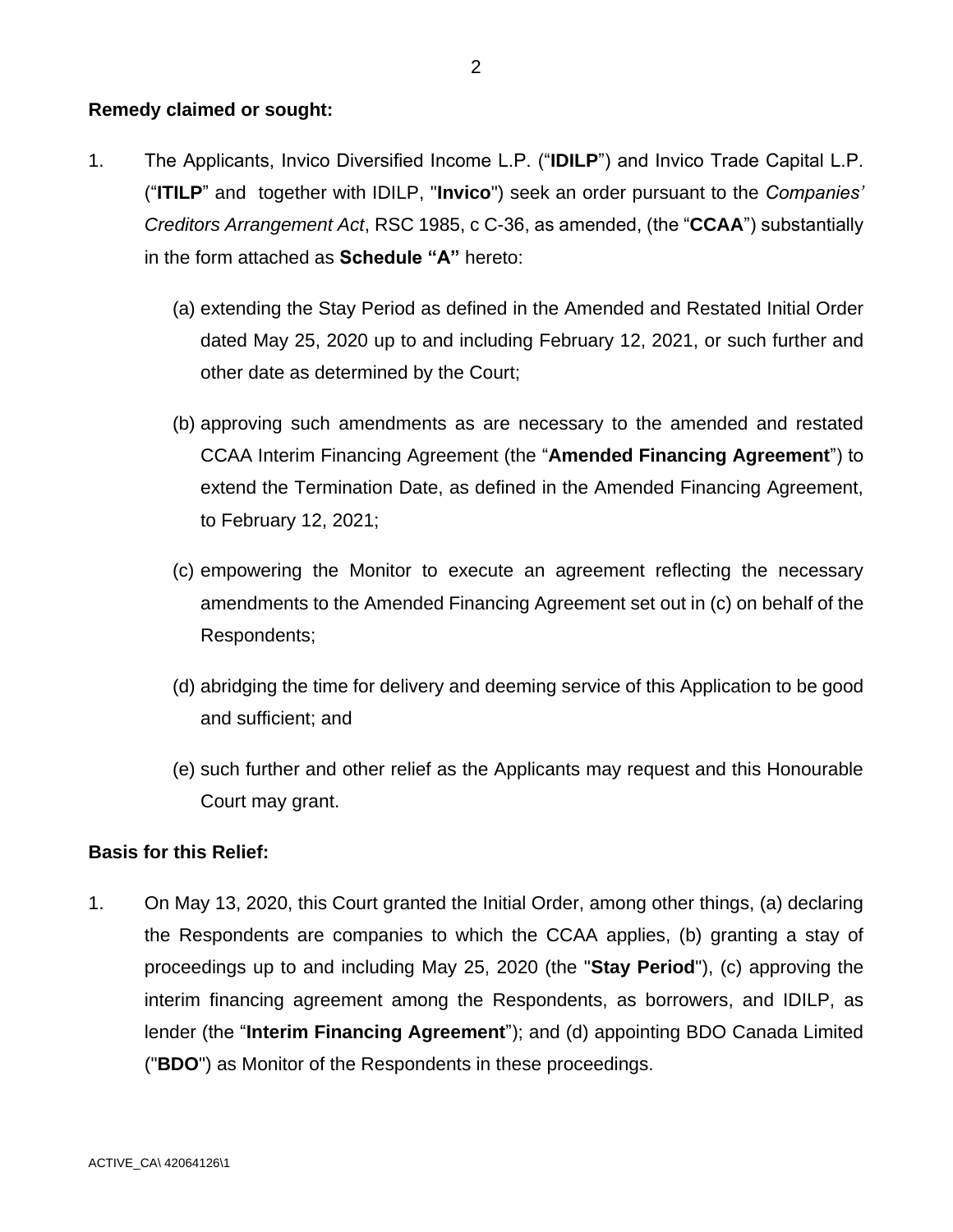- 2. Since then the Court has granted the following orders:
	- (a) On May 25, 2020, this Court granted the Amended and Restated Initial Order, which among other things, extended the Stay Period up to and including July 24, 2020 and approved the Amended Financing Agreement; and
	- (b) On July 14, 2020, the Court granted:
		- i. an order approving the sale and investment solicitation process (as amended, the "**SISP**"), the engagement of KPMG Corporate Finance Inc. (the "**Sale Advisor**") as the sale advisor in respect of the SISP, and granted certain charges against the Respondents' Property (as defined in the Amended and Restated Initial Order); and
		- ii. an order empowering the Monitor to execute any definitive asset sale agreements or investment agreements for and on behalf of the Respondents in connection with the SISP and extending the Stay Period up to and including September 30, 2020.
- 3. The Bid Deadline, as defined in the SISP, was August 21, 2020. On August 31, 2020 the Monitor informed Invico that it had been selected as the Successful Bidder (as defined in the SISP), with respect to the following property of the Respondents:
	- (a) substantially all of the assets of Redrock, not including its shares in Sockeye, Sweetwater and Baldr (the "**Redrock Assets**"); and
	- (b) substantially all of the assets of Sockeye (the "**Sockeye Assets**", together, the "**Purchased Assets**").
- 4. The Monitor and Invico, as the Successful Bidder, have executed the asset purchase agreement for the purchase and sale of the Sockeye Assets (the "**Sockeye Transaction**") and are in the process of negotiating the terms of a definitive agreement under which a special purpose limited partnership created by Invico will acquire Redrock's business (the "**Redrock Transaction**", collectively the "**Transactions**").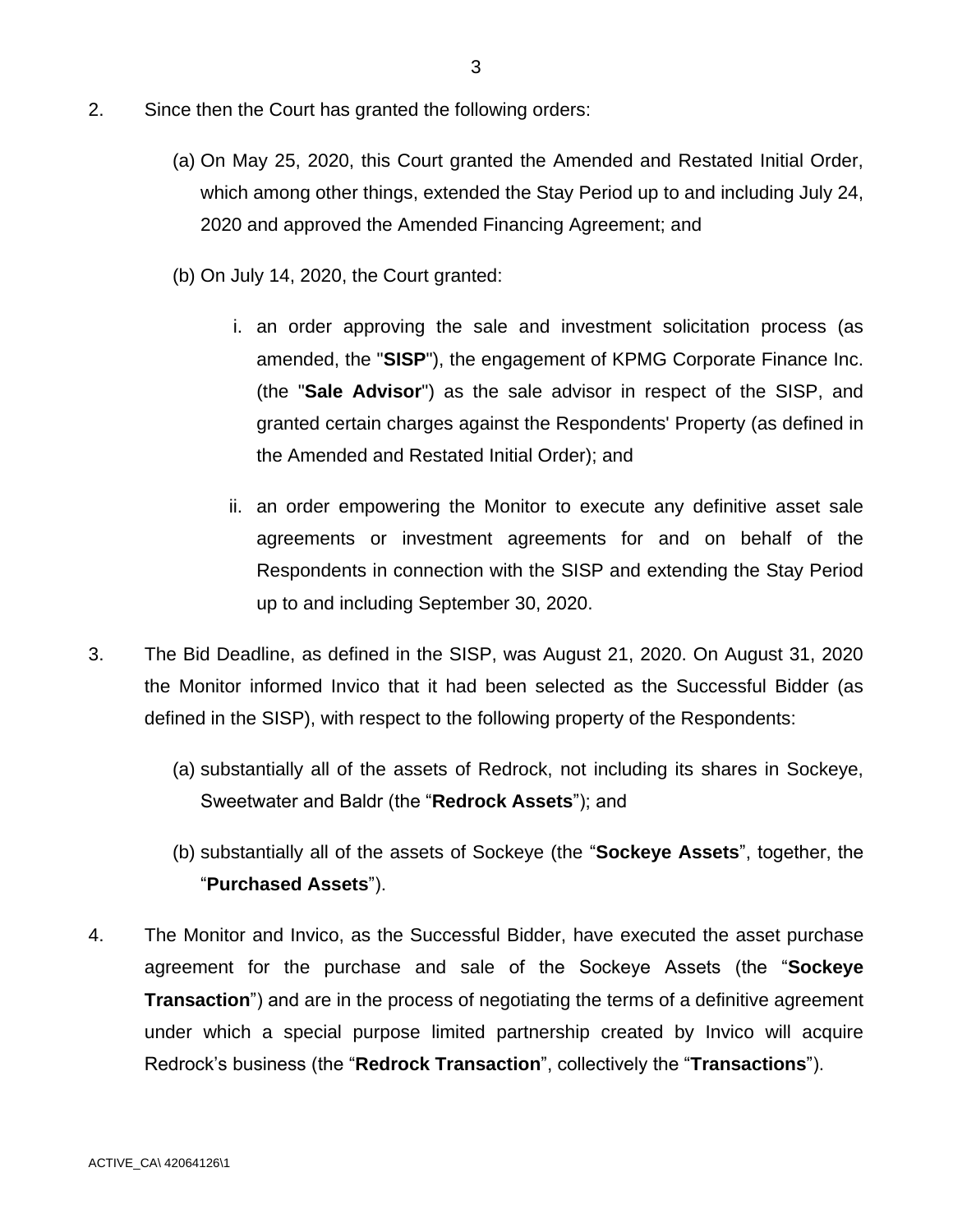5. The Redrock Transaction has been delayed due to challenges obtaining insurance and Crown dispositions for lands on which Redrock operates its camps. The parties are working to resolve these issues.

### **Amended Financing Agreement**

- 6. IDILP and the Respondents entered into the Amended Financing Agreement to provide the liquidity necessary to finance the Respondents' operations and restructuring during these CCAA proceedings.
- 7. On September 15, 2020, Justice Dario granted an order which, among other things:
	- (a) extended the Stay Period to November 27, 2020;
	- (b) increased the maximum amount of the approved borrowing under the Amended Financing Agreement, as set out at paragraph 33 of the Amended and Restated Initial Order, from \$2,500,000 to \$3,000,000;
	- (c) increased the maximum amount of the Interim Lender's Charge, as set out at paragraph 36 and 39 of the Amended and Restated Initial Order, from \$2,500,000 to \$3,000,000;
	- (d) permitted the Applicants and Respondents to make such amendments as are necessary to the Amended Financing Agreement to reflect the increased maximum amount of borrowing to \$3,000,000 and extend the Termination Date, as defined in the Amended Financing Agreement, to November 27, 2020; and
	- (e) empowered the Monitor to execute an agreement reflecting the necessary amendments to the Amended Financing Agreement on behalf of the Respondents (the "**Financing Amendment Order**").
- 8. On November 20, 2020, IDILP and BDO, solely in its capacity as Monitor, entered into an amendment to the Amended Financing Agreement ("**Amendment No 1**") to increase the maximum amount of borrowing to \$3,000,000 and to extend the Termination Date.
- 9. The parties have agreed to extend the Termination Date to February 12, 2021 to reflect the potential ongoing need for financing under these CCAA proceedings.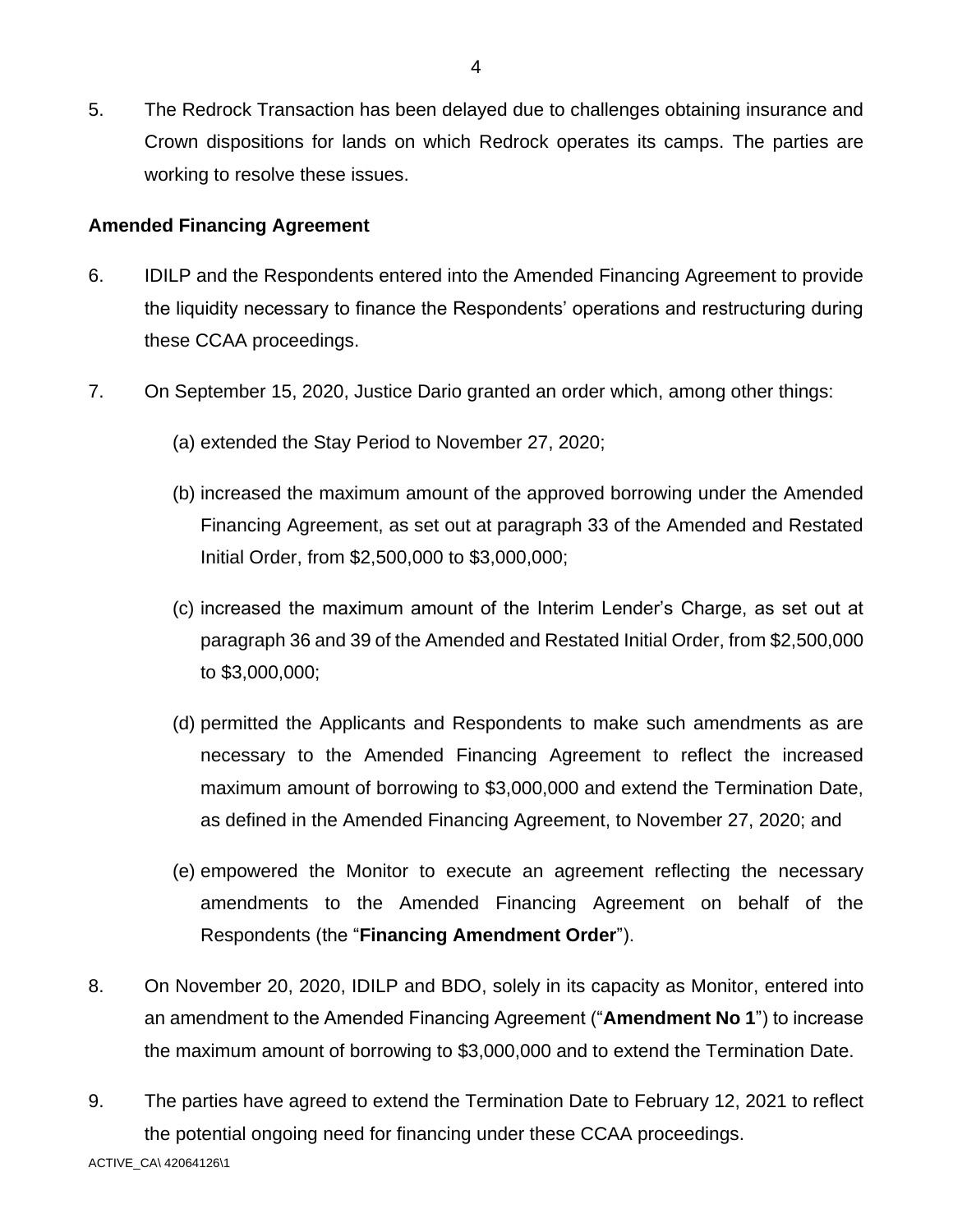### **Stay Extension**

- 10. The Applicants have been acting diligently and in good faith in these CCAA proceedings since the granting of the Amended and Restated Initial Order by cooperating with the Monitor in its efforts to stabilize the Respondents' business, including:
	- (a) cooperating with the Monitor and the Sale Advisor regarding the conduct of the SISP;
	- (b) reviewing the 13 week cash flows of the Respondents (the "Cash Flow Statements");
	- (c) advancing funds under the Amended Financing Agreement to maintain the operations of the Respondents' active service camps; and
	- (d) providing operational support through David Hawkins', Vice President, Energy Services, of Invico Capital Corp., role as Chief Restructuring Officer ("**CRO**").
- 11. The relief sought in the proposed order is appropriate and necessary. An extension of the Stay Period up to and including February 12, 2021 is necessary to provide Invico and the Monitor time to close the Sockeye Transaction and negotiate the necessary agreements for the Redrock Transaction. Invico anticipates there will be sufficient financing to fund these CCAA proceedings until February 12, 2021.
- 12. The Invico Applicants believe that the stakeholders will not be prejudiced by the proposed extension of the Stay Period.
- 13. The Monitor is supportive of the proposed extension of the Stay Period to and including February 12, 2021.
- 14. Such further and other grounds as counsel may advise and this Honourable Court may permit.

### **Affidavit or other evidence to be used in support of this application:**

15. The Affidavit of David Hawkins, affirmed November 20, 2020.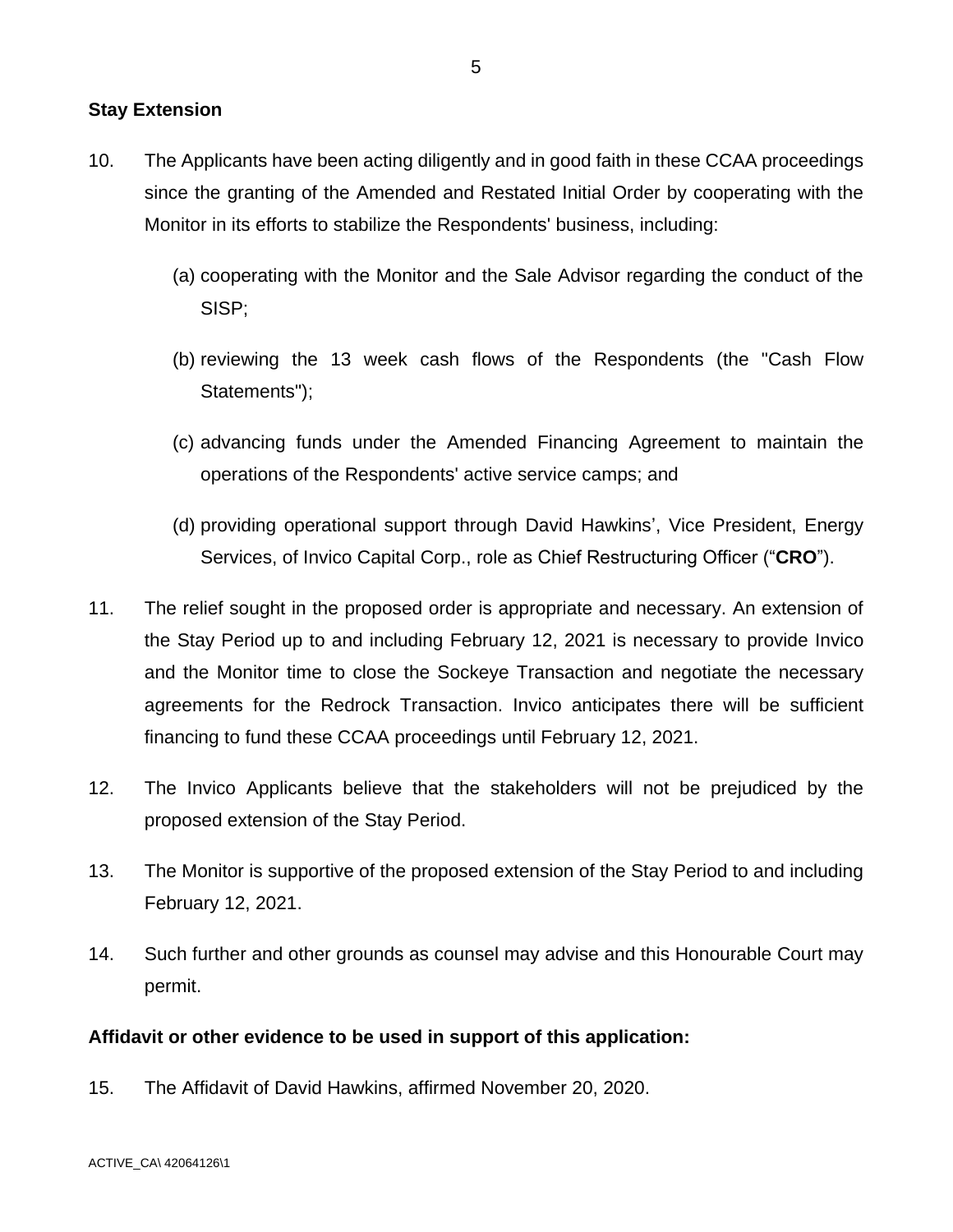16. Such further and other materials or evidence as counsel may advise and this Honourable Court may permit.

### **Applicable Acts and regulations:**

- 17. *Companies' Creditors Arrangement Act,* RSC 1985, c C-36, as amended.
- 18. *Judicature Act*, RSA 2000, c J-2, as amended.
- 19. *Alberta Rules of Court,* Alta Reg 124/2010.
- 20. Such further and other acts and regulations as counsel may advise and this Honourable Court may permit.

#### **WARNING**

You are named as a respondent because you have made or are expected to make an adverse claim in respect of this originating application. If you do not come to Court either in person or by your lawyer, the Court may make an order declaring you and all persons claiming under you to be barred from taking any further proceedings against the applicant(s) and against all persons claiming under the applicant(s). You will be bound by any order the Court makes, or another order might be given or other proceedings taken which the applicant(s) is/are entitled to make without any further notice to you. If you want to take part in the application, you or your lawyer must attend in Court on the date and the time shown at the beginning of this form. If you intend to give evidence in response to the application, you must reply by filing an affidavit or other evidence with the Court and serving a copy of that affidavit or other evidence on the applicant(s) a reasonable time before the application is to be heard or considered.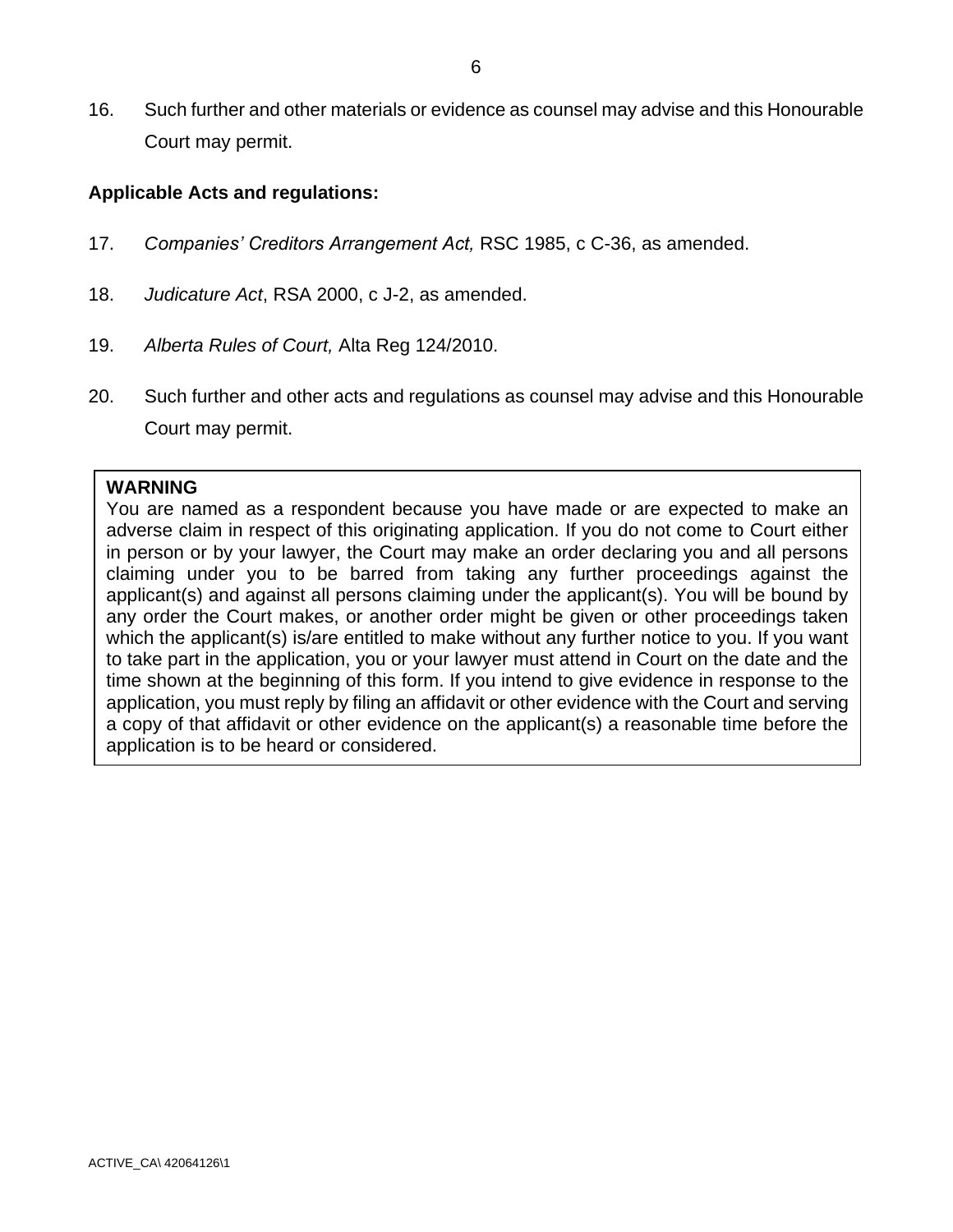## **APPENDIX "A" – WEBEX VIDEOCONFERENCE INFORMATION**

**Virtual Courtroom 60** has been assigned for the following matter:

Date: November 26, 2020 at 2:00 PM Style of Cause: 2001 06194 - INVICO DIVERSIFIED INCOME LP v. REDROCK CAMPS INC - Nov 26, 2020 02:00 PM - ROMAINE, J Presiding Justice: ROMAINE, J.

Virtual Courtroom Link: <https://albertacourts.webex.com/meet/virtual.courtroom60>

Instructions for Connecting to the Meeting

- 1. Click on the link above or open up Chrome or Firefox and cut and paste it into your browser address bar.
- 2. If you do not have the Cisco Webex application already installed on your device, the site will have a button to install it. Follow installation instructions. Enter your full name and email address when prompted
- 3. Click on the **Open Cisco Webex Meeting**.
- 4. You will see a preview screen. Click on **Join Meeting**.

Key considerations for those attending:

- 1. Please connect to the courtroom **15 minutes prior** to the start of the hearing.
- 2. Please ensure that your microphone is muted and remains muted for the duration of the proceeding, unless you are speaking. Ensure that you state your name each time you speak.
- 3. If bandwidth becomes an issue, some participants may be asked to turn off their video and participate by audio only.
- 4. **Note: Recording or rebroadcasting of the video is prohibited.**
- 5. **Note: It is highly recommended you use headphones with a microphone or a headset when using Webex. This prevents feedback.**

If you are a non-lawyer attending this hearing remotely, **you must** complete the undertaking located here: [https://www.albertacourts.ca/qb/resources/announcements/undertaking-and](https://urldefense.proofpoint.com/v2/url?u=https-3A__www.albertacourts.ca_qb_resources_announcements_undertaking-2Dand-2Dagreement-2Dfor-2Dnon-2Dlawyers&d=DwMFaQ&c=d0WXBk_Z-g8VkGhzz_gPiQ&r=WegJx6VHW60t7cHQa1zhu52nW4WCsRLvMGRDvjxQ8S8&m=n-_OOPYmDPdt5ogLvBQeOkzF8ZbFINlSYzwEB6o7wJA&s=qciINvMyR73613P0uWuJgz53d0-oXMVY6w0ZT6G8U1k&e=)[agreement-for-non-lawyers](https://urldefense.proofpoint.com/v2/url?u=https-3A__www.albertacourts.ca_qb_resources_announcements_undertaking-2Dand-2Dagreement-2Dfor-2Dnon-2Dlawyers&d=DwMFaQ&c=d0WXBk_Z-g8VkGhzz_gPiQ&r=WegJx6VHW60t7cHQa1zhu52nW4WCsRLvMGRDvjxQ8S8&m=n-_OOPYmDPdt5ogLvBQeOkzF8ZbFINlSYzwEB6o7wJA&s=qciINvMyR73613P0uWuJgz53d0-oXMVY6w0ZT6G8U1k&e=)

For more information relating to Webex protocols and procedures, please visit: [https://www.albertacourts.ca/qb/court-operations-schedules/webex-remote-hearings-protocol](https://urldefense.proofpoint.com/v2/url?u=https-3A__www.albertacourts.ca_qb_court-2Doperations-2Dschedules_webex-2Dremote-2Dhearings-2Dprotocol&d=DwMFaQ&c=d0WXBk_Z-g8VkGhzz_gPiQ&r=WegJx6VHW60t7cHQa1zhu52nW4WCsRLvMGRDvjxQ8S8&m=n-_OOPYmDPdt5ogLvBQeOkzF8ZbFINlSYzwEB6o7wJA&s=zxxg-QmVoCKhTkmohYEJmIO5p1bU3slumeo3Gbk7f8k&e=)

You can also join the meeting via the "Cisco Webex Meetings" App on your smartphone/tablet or other smart device. You can download this via the App marketplace and join via the link provided above.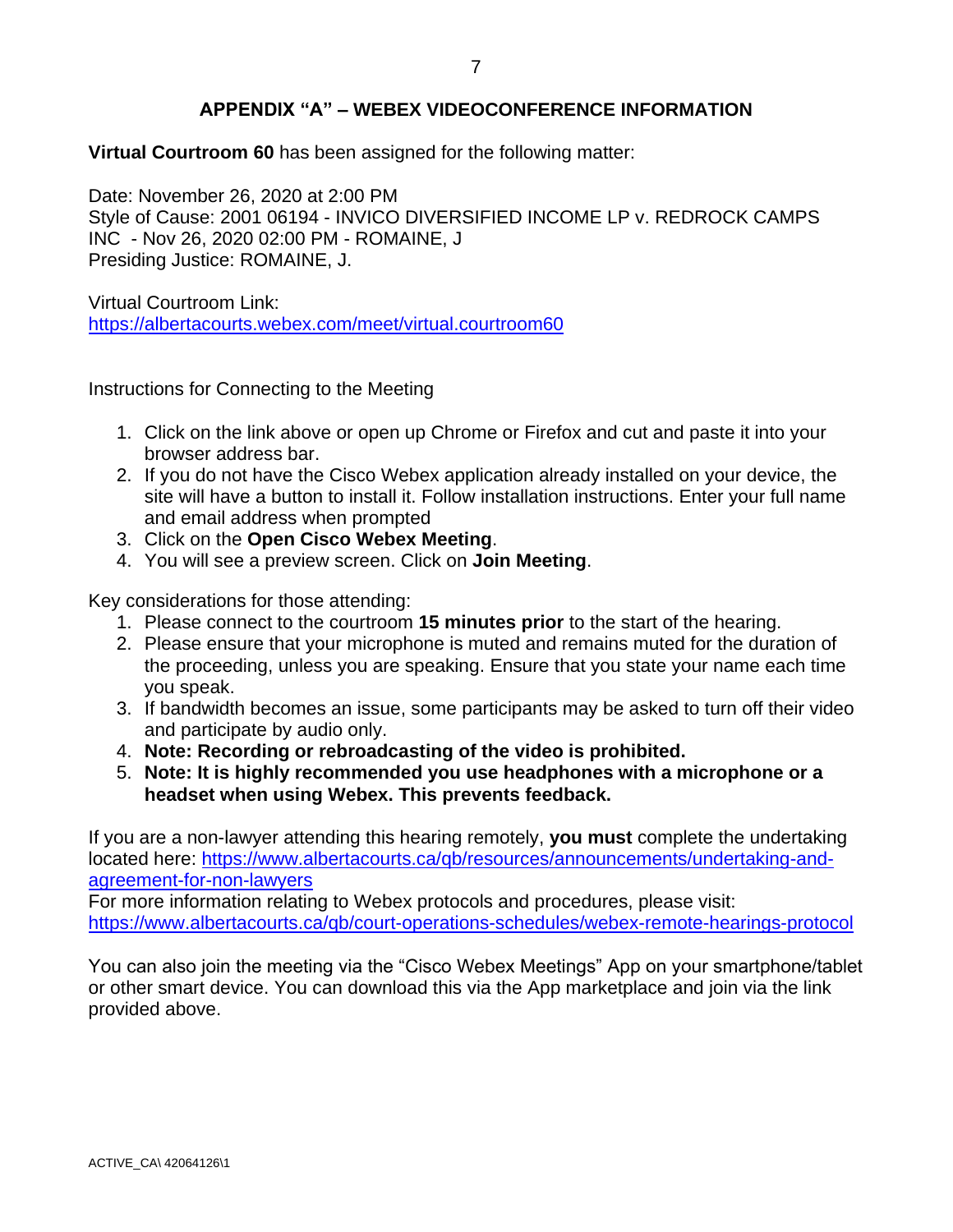# **SCHEDULE "A"** [Stay Extension Order]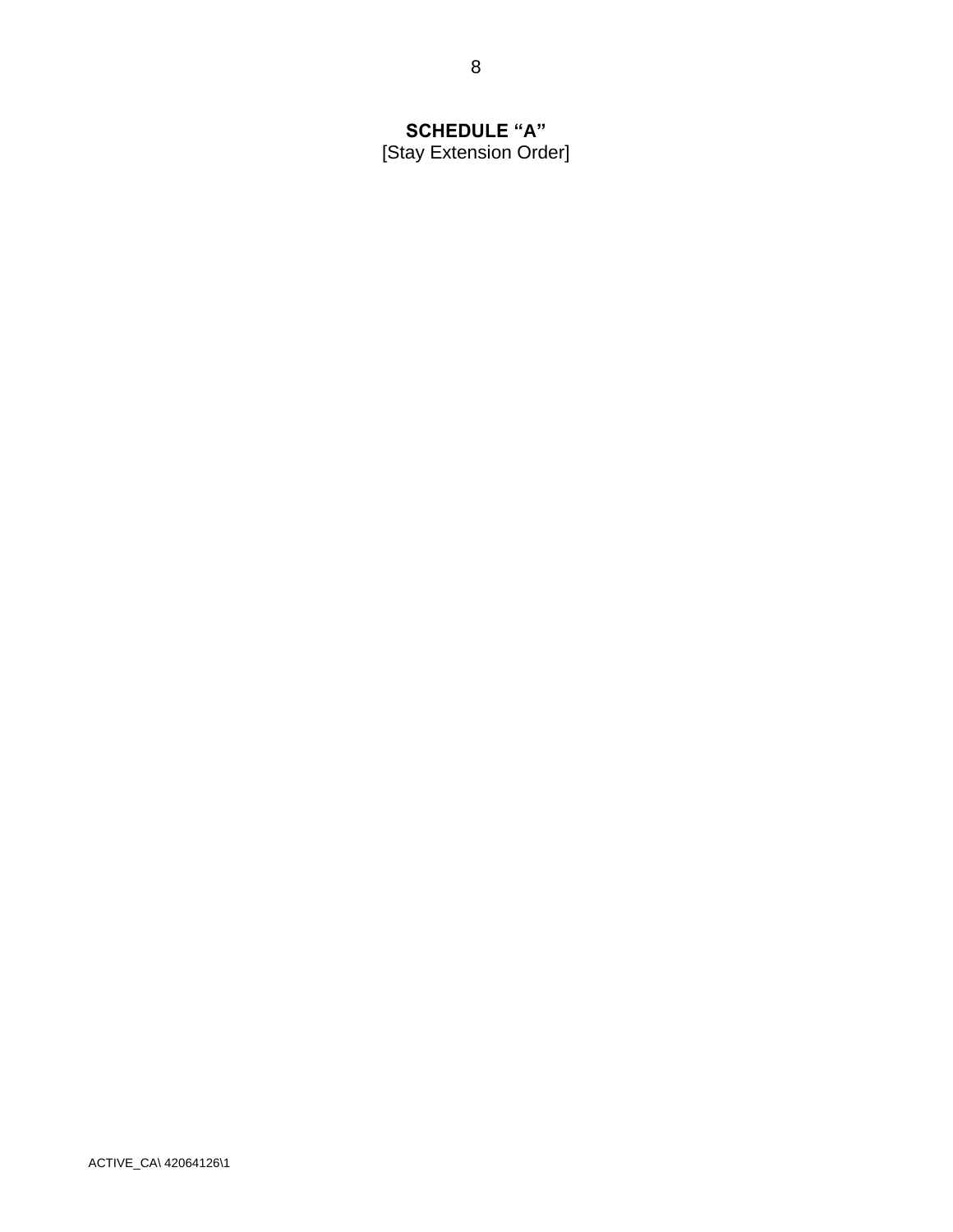**Order** Rule 9.1

Clerk's Stamp

#### COURT FILE NO. 2001-06194

### COURT COURT OF QUEEN'S BENCH OF ALBERTA

**JUDICIAL** CALGARY

**CENTRE** IN THE MATTER OF THE COMPANIES' CREDITORS ARRANGEMENT ACT, R.S.C. 1985, c. C-36, as amended

> AND IN THE MATTER OF THE COMPROMISE OR ARRANGEMENT OF REDROCK CAMPS INC., SOCKEYE ENTERPRISES INC., SWEETWATER HOSPITALITY INC. and BALDR CONSTRUCTION MANAGEMENT INC.

APPLICANTS INVICO DIVERSIFIED INCOME L.P. and INVICO TRADE CAPITAL L.P.

### DOCUMENT **STAY EXTENSION ORDER**

| <b>ADDRESS FOR</b>                           |       | <b>Gowling WLG (Canada) LLP</b>         |
|----------------------------------------------|-------|-----------------------------------------|
| <b>SERVICE AND</b>                           |       | 1600, $421 - 7$ <sup>th</sup> Avenue SW |
| <b>CONTACT</b>                               |       | Calgary, AB T2P 4K9                     |
| <b>INFORMATION OF</b><br><b>PARTY FILING</b> | Attn: | <b>Tom Cumming/Caireen E. Hanert</b>    |
| THIS DOCUMENT                                |       | Phone: 403.298.1938/403.298.1992        |
|                                              |       | Fax: 403.263.9193                       |
|                                              |       | File No.: A163844                       |
|                                              |       |                                         |

| DATE ON WHICH ORDER WAS PRONOUNCED: November 26, 2020 |                                          |
|-------------------------------------------------------|------------------------------------------|
| <b>LOCATION AT WHICH ORDER WAS MADE:</b>              | <b>Calgary Court House</b>               |
| <b>NAME OF JUSTICE WHO MADE THIS ORDER:</b>           | The Honourable Justice B.E.C.<br>Romaine |

**UPON THE APPLICATION** of Invico Diversified Income L.P. and Invico Trade Capital L.P. (collectively, the "**Applicants**"); **AND UPON** having read the Application filed by the Applicants on November 20, 2020, the Affidavit of David Hawkins affirmed November 20, 2020 (the "**Hawkins Affidavit**"), all filed; **AND UPON** reading the Fifth Report of BDO Canada Limited in its capacity as Monitor (the "**Fifth Report**"), to be filed; of **AND UPON** hearing the submissions of counsel for the Applicants, counsel for the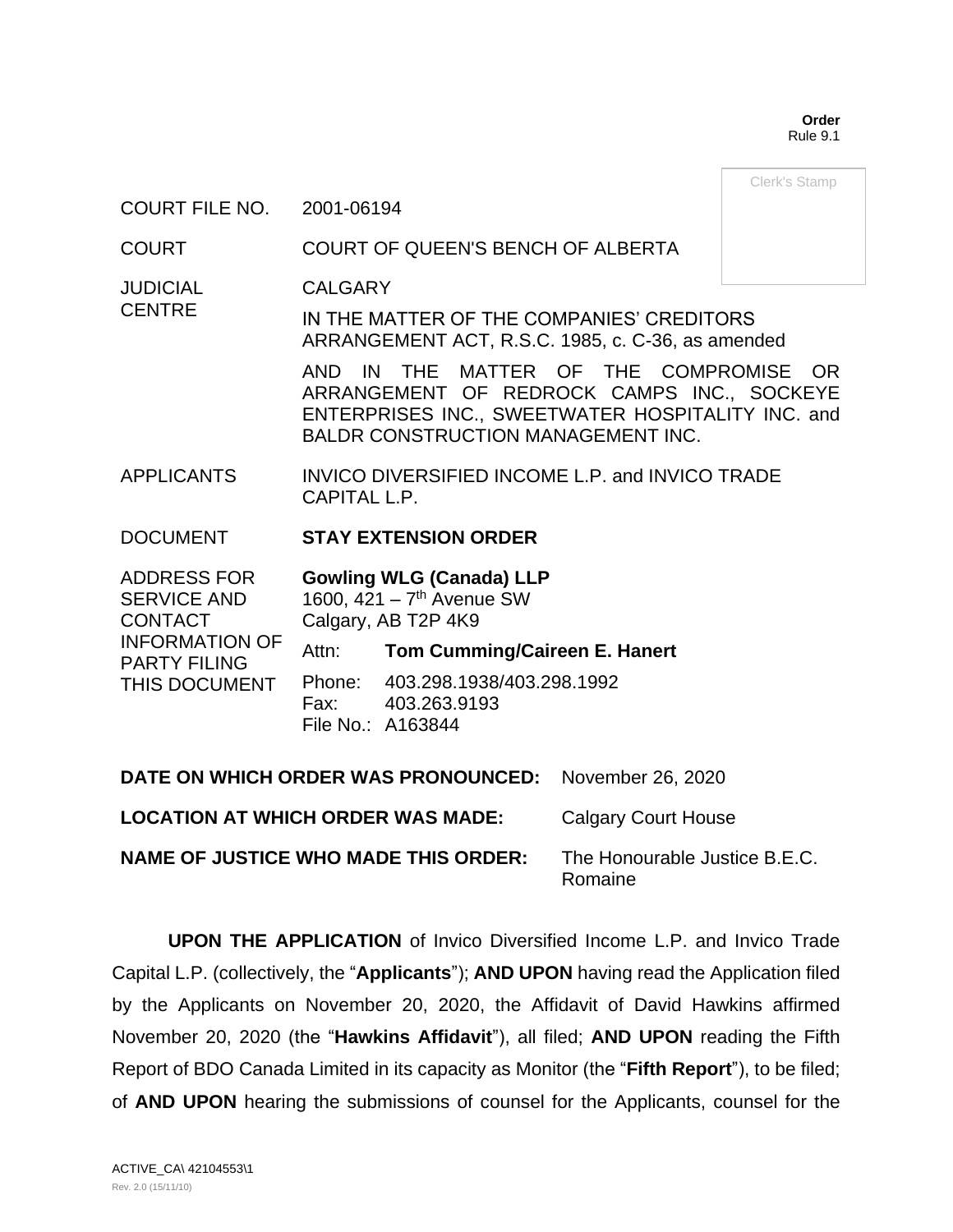Monitor and those other persons listed on the counsel slip, no one appearing for any other person on the service list, although properly served as appears from the Affidavit of Service of Blair Wentworth sworn November 20, 2020, filed; **IT IS HEREBY ORDERED THAT:**

- 1. Service of this Application and supporting materials is hereby deemed to be good and sufficient, the time for notice is hereby abridged to the time provided, this application is properly returnable today, and no other person is required to have been served with notice of this Application.
- 2. The Stay Period referred to in paragraph 15 of the Amended and Restated Initial Order dated May 25, 2020, is hereby extended until and including February 12, 2021.

## **AMENDMENTS TO THE AMENDED FINANCING AGREEMENT**

- 3. The Applicants and Respondents may make such amendments as are necessary to the Amended Financing Agreement to extend the Termination Date, as defined in the Amended Financing Agreement, to February 12, 2021.
- 4. The Monitor is empowered to execute an agreement reflecting the necessary amendments to the Amended Financing Agreement set out in paragraph 3 on behalf of the Respondents.

## **GENERAL**

- 5. All capitalized terms used in this Order and not otherwise defined shall have the meanings ascribed to them in the Amended and Restated Initial Order, the Hawkins Affidavit and the Fifth Report, as applicable.
- 6. This Court hereby requests the aid and recognition of any court, tribunal, regulatory or administrative body having jurisdiction in Canada, the United States or any other foreign courts to give effect to this Order and to assist the Respondents and the Monitor and their respective agents in carrying out the terms of this Order. All courts, tribunals, regulatory and administrative bodies are hereby respectfully